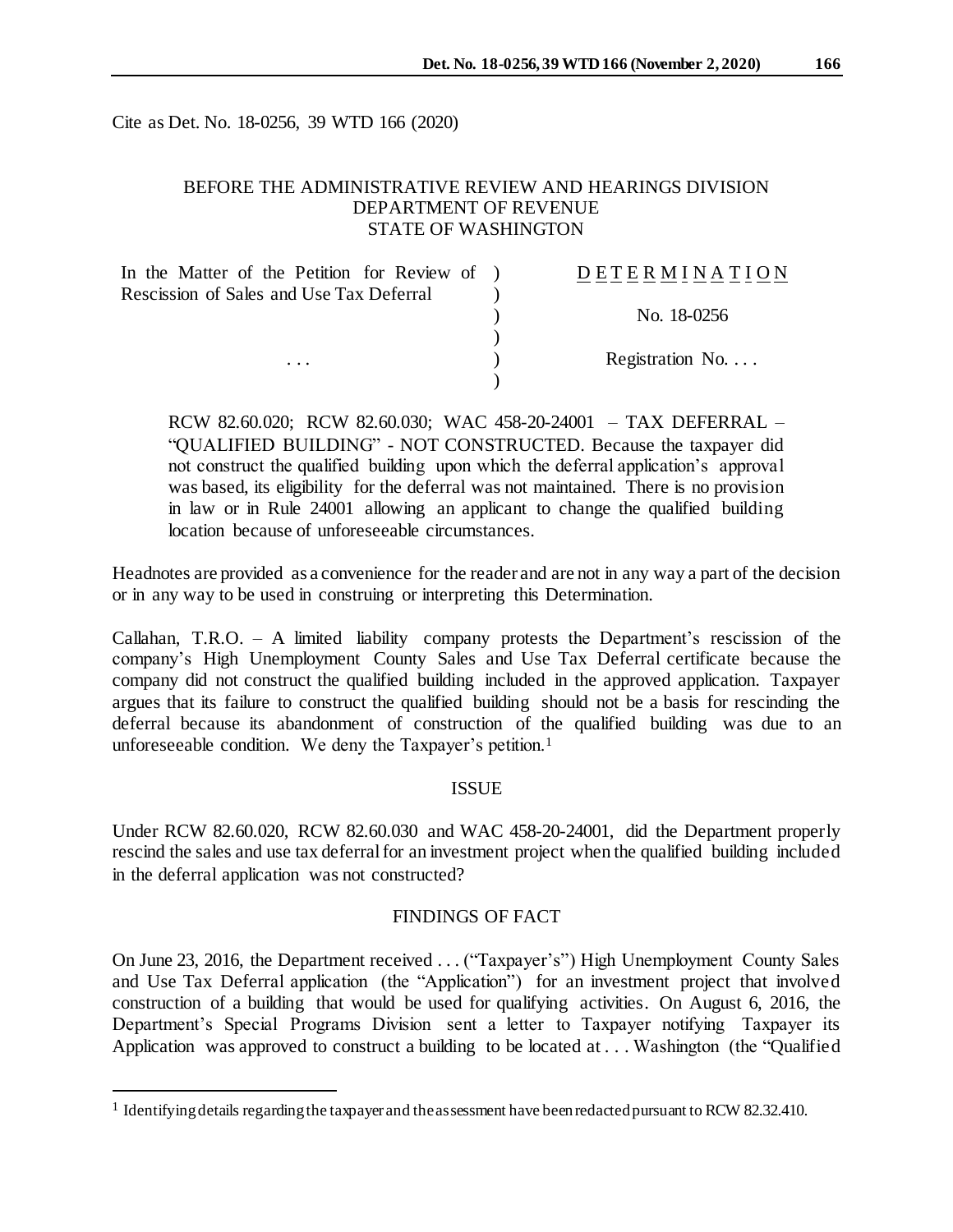Building"), to be leased to . . . (the "Lessee") to perform qualifying activities at the Qualified Building. The Lessee would manufacture industrial equipment and electronic control systems, and would utilize iterative designs and prototypes to create new products for the industries and customers the Lessee would serve. The letter also provided that the Department would verify that the Lessee would perform the qualified activities at the Qualified Building. The letter provided that if the construction on the Qualified Building was not complete by December 31, 2017, Taxpayer may request an extension prior to the deferral certificate's expiration date.

The Department issued High Unemployment County Deferral Certificate Number . . . ("Certificate"), effective June 23, 2016, which expired on December 31, 2017. The Certificate was for the sales and use tax incurred for the construction of the Qualified Building.

On December 4, 2017, the Department's Refund and Tax Deferral Unit sent a letter to Taxpayer inquiring about the status of the Qualified Building's construction. The letter informed Taxpayer the Department would audit the construction of the Qualified Building once it was complete. Due to Taxpayer's lack of response to the first letter, on January 9, 2018, the Refund and Tax Deferral Unit sent Taxpayer a duplicate second letter.

On January 26, 2018, Taxpayer responded to the Refund and Tax Deferral Unit's second inquiry letter, requesting the Department to extend the Certificate's expiration date because Taxpayer did not start to construct the Qualified Building [because of environmental issues at the planned location]. Taxpayer explained that after the Application was approved [for the original building location], it [secured a different location three miles from the original location but] was not able to construct the Qualified Building [at the new location] until January 19, 2018.

An examiner from the Special Programs Division contacted Taxpayer to further inquire about the reason for Taxpayer's extension request. The examiner learned that Taxpayer would not construct the Qualified Building that would be located at . . . Washington because of the storm water retention issues at that location. The City of . . . storm water retention requirements would require Taxpayer to compromise the building's footprint and available parking lot of the Qualified Building by setting aside a significant area of land for a storm water retention pond. As a result, Taxpayer had chosen a new location for the investment project.

On April 5, 2018, the Refund and Tax Deferral Unit issued a letter to Taxpayer explaining that the Application's approval was rescinded and the Certificate was no longer valid because Taxpayer did not construct the Qualified Building [at the location] included in the project covered by the Certificate.

Taxpayer timely petitioned the Department's Administrative Review and Hearings Division for review of the rescission of Taxpayer's previously approved Application. Taxpayer argues that it intended to construct the Qualified Building at the time of its Application, but for the change of the City . . . storm water retention rules, which made the site (the "Site") where the Qualified Building was intended to be constructed unfit for Taxpayer's project. Taxpayer stated that the developer of the commercial lot where the Site is located created a master development site plan that was approved by the City . . . as part of a small industrial park. The Site was the last parcel to be developed among the master development site plan. Taxpayer explained that during the time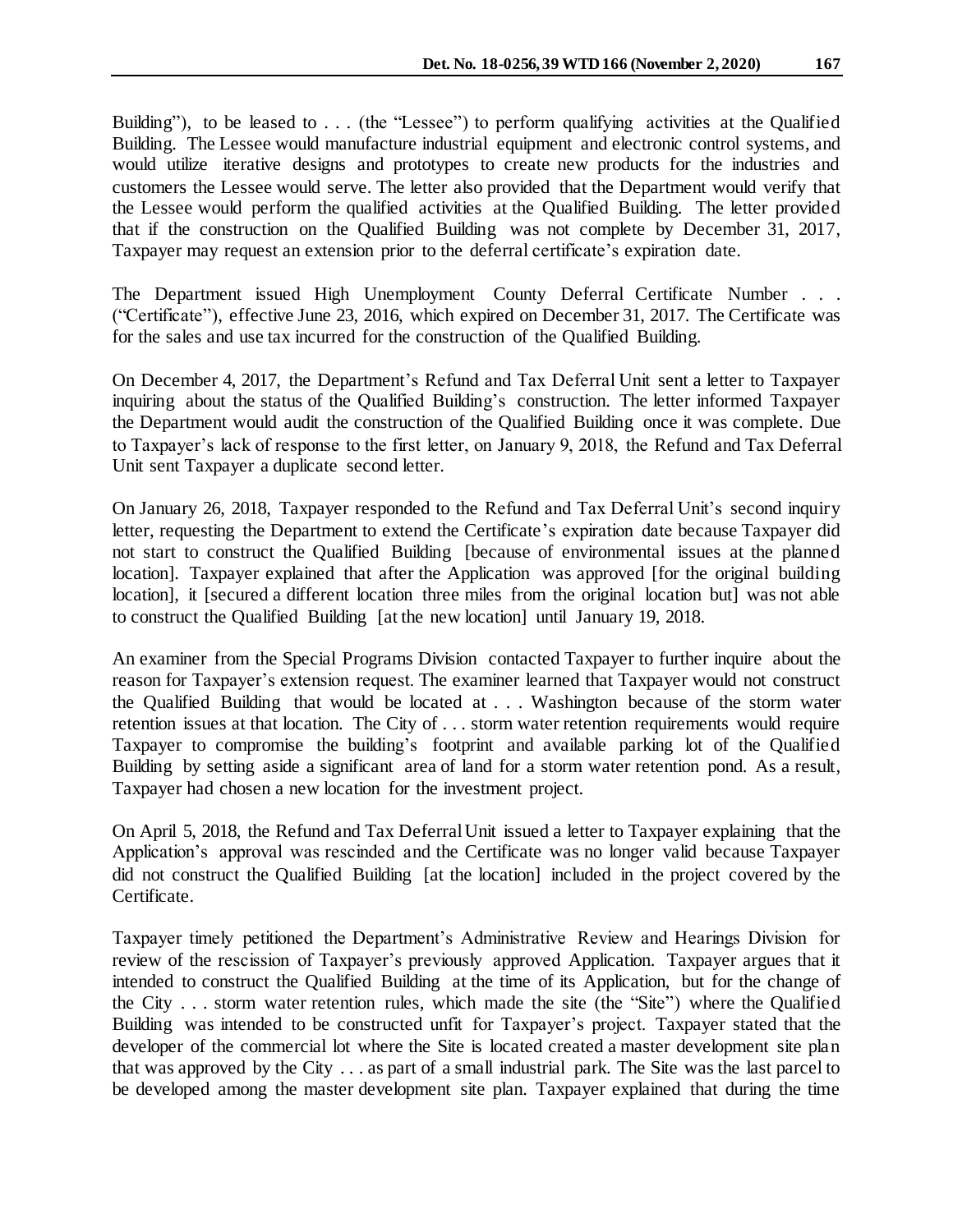between the original approval of the master development site plan by the City . . . and the summer of 2016, the City . . . had updated the storm water retention rules. Under the new storm water retention rules, the planned storm water capacity on the Site was insufficient. The shortfall in storm water capacity would require Taxpayer to set aside a significant area of land to accommodate a new storm water retention pond. Taxpayer asserts that this requirement would make the Site unusable for Taxpayer's investment project because Taxpayer would have to compromise the Qualified Building's footprint and available parking areas to accommodate the construction of a new storm water retention pond. Taxpayer contends that approval of its Application should not have been rescinded because these unforeseen events prevented Taxpayer from beginning construction of the Qualified Building before expiration of the Certificate.

### ANALYSIS

Washington has both a retail sales tax and a use tax. Retail sales tax is an excise tax imposed on each retail sale in this state. RCW 82.08.020; RCW 82.08.050. The use tax is imposed "for the privilege of using within this state as a consumer any article of tangible personal property acquired by the user in any manner" on which Washington's retail sales tax has not been paid. RCW 82.12.020(1).

### *Rural Sales and Use Tax Deferral Program Under RCW 82.60.010:*

Chapter 82.60 RCW establishes a number of tax deferral programs, including a high unemployment county sales and use tax deferral program (High Unemployment County Deferral Program), for use in certain rural counties. The purpose of the programs is to encourage investors and landowners to build qualified investment projects to promote economic stimulation, increase employment, and reduce poverty in rural counties. RCW 82.60.010. The programs defer sales and use tax on materials, labor, and services provided in the construction of qualified buildings or the acquisition of qualified machinery and equipment. *See generally* RCW 82.60.010, *et seq.*; WAC 458-20-24001(1)(a).

Under these deferral programs, RCW 82.60.040 requires the Department, in response to taxpayer applications under RCW 82.60.030, to issue tax deferral certificates for state and local sales and use taxes on "eligible investment project[s]" located in "eligible area[s]." RCW 82.60.020(4). "Investment project means an investment in qualified buildings . . . ." RCW 82.60.020(6). The statute defines "qualified buildings" as "construction of new structures, and expansion or renovation of existing structures for the purpose of increasing floor space or production capacity used for manufacturing or research and development activities ...." RCW 82.60.020(9).

The deferral application must contain:

[I]nformation regarding the location of the investment project, the applicant's average employment in the state for the prior year, estimated or actual new employment related to the project, estimated or actual wages of employees related to the project, estimated or actual costs, time schedules for completion and operation, and other information required by the department . . . .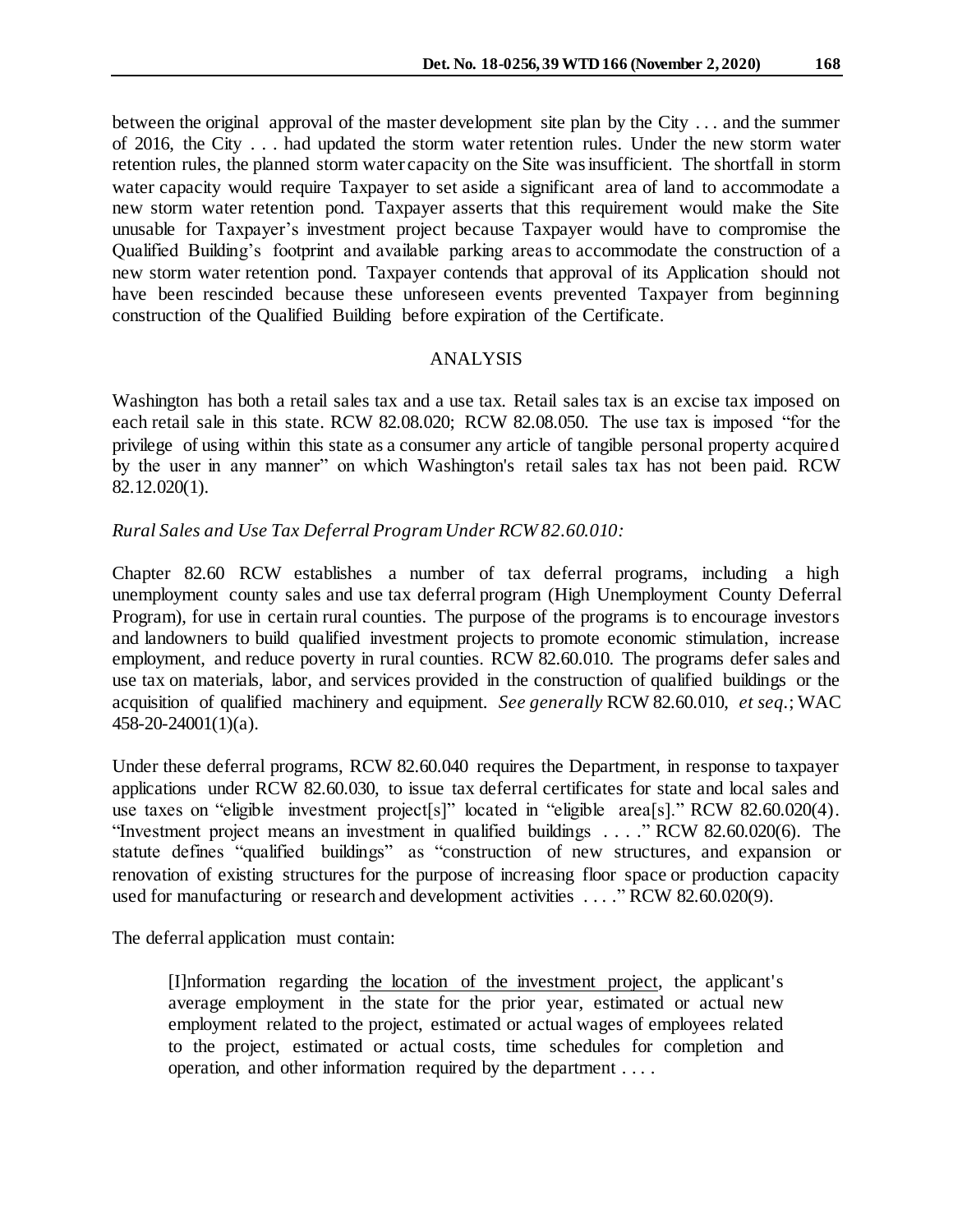RCW 82.60.030(1) (emphasis added).

l

WAC 458-20-24001 ("Rule 24001") is the administrative rule addressing the implementation of the High Unemployment County Deferral Program. Rule 24001(11) provides that applicants and recipients may make a written request to the Department's Special Programs Division to amend an application when the original estimates change. The allowable amendments to the application include transfer of ownership of the project, or the project will take more time to complete than originally stated. Rule  $24001(11)(a)$ . However, "[a]n application may not be amended if the location of the qualified building changes." Rule 24001(11)(b).

Here, there is no dispute that Taxpayer correctly followed the application procedures under Chapter 82.60 RCW, that its construction project qualified for the deferral, and that the project was to be located in an eligible area at the time of Application.<sup>2</sup> Rather, the dispute is whether eligibility for the deferral was maintained where the location of the investment project was changed after the Application's approval.

The Application's approval was based on the information regarding the location of the investment project Taxpayer provided as required under RCW 82.60.030(1). Taxpayer may not request to amend the Application by changing the location of the Qualified Building. Rule 24001(11)(b). Because Taxpayer did not construct the Qualified Building upon which the Application's approval was based, its eligibility for the deferral was not maintained. RCW 82.60.030(1); Rule 24001(11)(b). Therefore, Special Program properly rescinded the Application's approval and invalidated the Certificate.

Taxpayer asserts it abandoned the original construction plan on the Qualified Building because the originally planned storm water capacity was not sufficient under the City . . . new storm water retention rules, which was unforeseeable at the time of the Application. However, the statute is clear that a qualified investment project must be made in qualified buildings. RCW 82.60.020(6). The Department's administrative rule further clarifies that applicants may not amend the applications by changing the location of the qualified building. Rule  $24001(11)(b)$ . When Taxpayer abandoned the original construction plan on the Qualified Building, despite the unforeseeable reason, the investment project provided on the Application is no longer an eligible investment project because it would not be made in a qualified building. RCW 82.60.020(4),(6); RCW 82.60.030(1); Rule 24001(11)(b). [There is no provision in law or in Rule 24001 allowing an applicant to change the qualified building location because of unforeseeable circumstances. Even if the Department were to treat Taxpayer's change in location as an application for a new investment project, the new location is not in a county qualifying as an eligible area.<sup>3</sup>] Therefore, the Department properly rescinded Taxpayer's deferral Certificate. Rule 24001(1)(a); *see* Det. No. 14-0416, 34 WTD 358 (2015).

 $2$  As of July 1, 2016, ... County does not fall under the definition of "rural area" because it does not have a population density less than 100 persons per square mile, or smaller than two hundred twenty-five square miles. *Office of Financial Management*, https://www.ofm.wa.gov/washington-data-research/population-demographics/populationestimates/population-density/population-density-and-land-area-criteria-used-rural-area-assistance-and-other-

programs. In response, the Department removed. . . County as an eligible area for the High Unemployment County Deferral Program. *Department of Revenue*, https://dor.wa.gov/find-taxes-rates/tax-incentives/tax-incentive-programresources.

<sup>3</sup> Both building locations are in . . . County which was an eligible area until June 30, 2016. *See* footnote 2, *supra*.